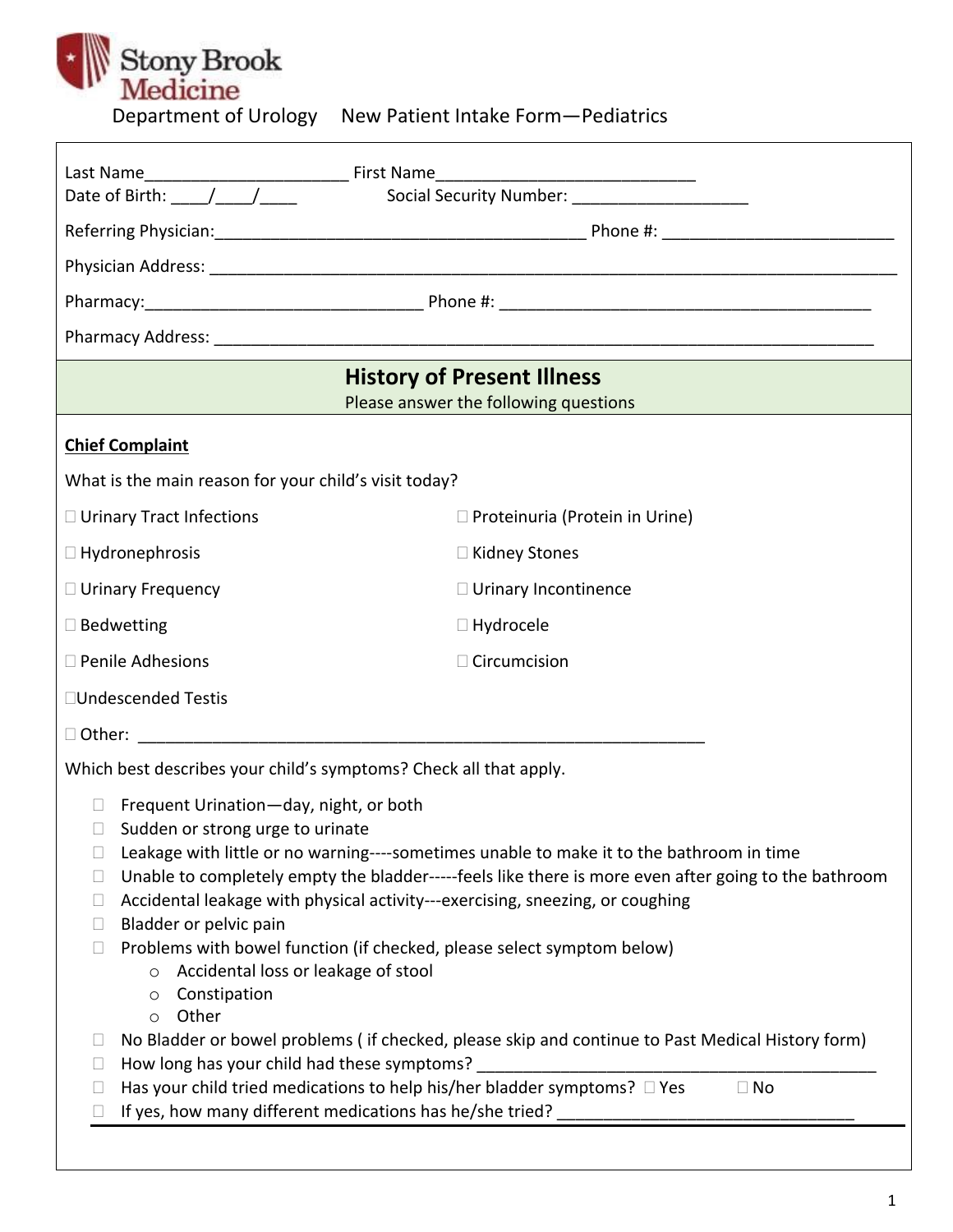

# **Past Medical & Social History**

Please answer the following questions

### **Medical History Medications**

Please check if **your child** has ever had any of the following:

- 
- □ High Blood Pressure Lung (COPD, Asthma)
- □ Diabetes Thyroid
- □ GERD Seizures/Epilepsy
- □ High Cholesterol/triglyceride
- $\square$  Sexually transmitted disease
- □ Cancer:

Type

- □ Kidney/Bladder (Renal Cyst, Renal Mass, Stones)
- Anxiety, depression or mental illness
- $\square$  Blood disorders (abnormal bleeding anemia, high or low white count)

\_\_\_\_\_\_\_\_\_\_\_\_\_\_\_\_\_\_\_\_\_\_\_\_\_\_\_\_\_\_\_\_\_\_\_\_\_\_\_\_\_\_\_\_\_

Other \_\_\_\_\_\_\_\_\_\_\_\_\_\_\_\_\_\_\_\_\_\_\_\_\_\_\_\_\_\_\_\_\_\_\_\_\_\_

### **Surgical History**

- 1. Has your child ever had surgery?  $\Box$  Yes  $\Box$  No
	- 2. Please list approximate dates and reasons for any surgery:

\_\_\_\_\_\_\_\_\_\_\_\_\_\_\_ \_\_\_\_\_\_\_\_\_\_\_\_\_\_\_\_\_\_\_\_\_\_\_\_\_\_\_\_ \_\_\_\_\_\_\_\_\_\_\_\_\_\_\_ \_\_\_\_\_\_\_\_\_\_\_\_\_\_\_\_\_\_\_\_\_\_\_\_\_\_\_\_ \_\_\_\_\_\_\_\_\_\_\_\_\_\_\_ \_\_\_\_\_\_\_\_\_\_\_\_\_\_\_\_\_\_\_\_\_\_\_\_\_\_\_\_ \_\_\_\_\_\_\_\_\_\_\_\_\_\_\_ \_\_\_\_\_\_\_\_\_\_\_\_\_\_\_\_\_\_\_\_\_\_\_\_\_\_\_\_ \_\_\_\_\_\_\_\_\_\_\_\_\_\_\_ \_\_\_\_\_\_\_\_\_\_\_\_\_\_\_\_\_\_\_\_\_\_\_\_\_\_\_\_ \_\_\_\_\_\_\_\_\_\_\_\_\_\_\_ \_\_\_\_\_\_\_\_\_\_\_\_\_\_\_\_\_\_\_\_\_\_\_\_\_\_\_\_

Date Surgeries

### **Allergies**

Does your child have any allergies?  $\Box$  Yes  $\Box$  No If yes please specify below:

 $\frac{1}{2}$  ,  $\frac{1}{2}$  ,  $\frac{1}{2}$  ,  $\frac{1}{2}$  ,  $\frac{1}{2}$  ,  $\frac{1}{2}$  ,  $\frac{1}{2}$  ,  $\frac{1}{2}$  ,  $\frac{1}{2}$  ,  $\frac{1}{2}$  ,  $\frac{1}{2}$  ,  $\frac{1}{2}$  ,  $\frac{1}{2}$  ,  $\frac{1}{2}$  ,  $\frac{1}{2}$  ,  $\frac{1}{2}$  ,  $\frac{1}{2}$  ,  $\frac{1}{2}$  ,  $\frac{1$ 

\_\_\_\_\_\_\_\_\_\_\_\_\_\_\_\_\_\_\_ \_\_\_\_\_\_\_\_\_\_\_\_\_\_\_\_\_\_\_

\_\_\_\_\_\_\_\_\_\_\_\_\_\_\_\_\_\_\_ \_\_\_\_\_\_\_\_\_\_\_\_\_\_\_\_\_

**1.** Please list any prescription medications your child is currently taking and their dosage

| <b>Medication Name</b> | Dosage | Reason for taking |
|------------------------|--------|-------------------|
|                        |        |                   |
|                        |        |                   |
|                        |        |                   |
|                        |        |                   |
|                        |        |                   |
|                        |        |                   |
|                        |        |                   |
|                        |        |                   |
|                        |        |                   |

**2.** Please indicate if your child is taking any of the following over the counter medications:

| $\Box$ Aspirin        | $\Box$ Tylenol | □ Advil/Motrin/Ibuprofen              |
|-----------------------|----------------|---------------------------------------|
| $\Box$ Antacid        |                | $\Box$ Laxatives $\Box$ Decongestants |
| $\Box$ Antihistamines |                | □ Vitamins/Mineral Supplements        |
| $\Box$ Other:         |                |                                       |

\_\_\_\_\_\_\_\_\_\_\_\_\_\_ \_\_\_\_\_\_\_\_\_\_\_\_\_\_\_\_\_\_

### **Family History**

| Please list all serious illnesses in your immediate family;<br>(Example: Diabetes, Cancer, Tuberculosis, Heart<br>disease) |  |  |  |
|----------------------------------------------------------------------------------------------------------------------------|--|--|--|
|                                                                                                                            |  |  |  |
|                                                                                                                            |  |  |  |
| Father: Age Diving:                                                                                                        |  |  |  |
|                                                                                                                            |  |  |  |
| Sister:                                                                                                                    |  |  |  |
| Brother: 2000                                                                                                              |  |  |  |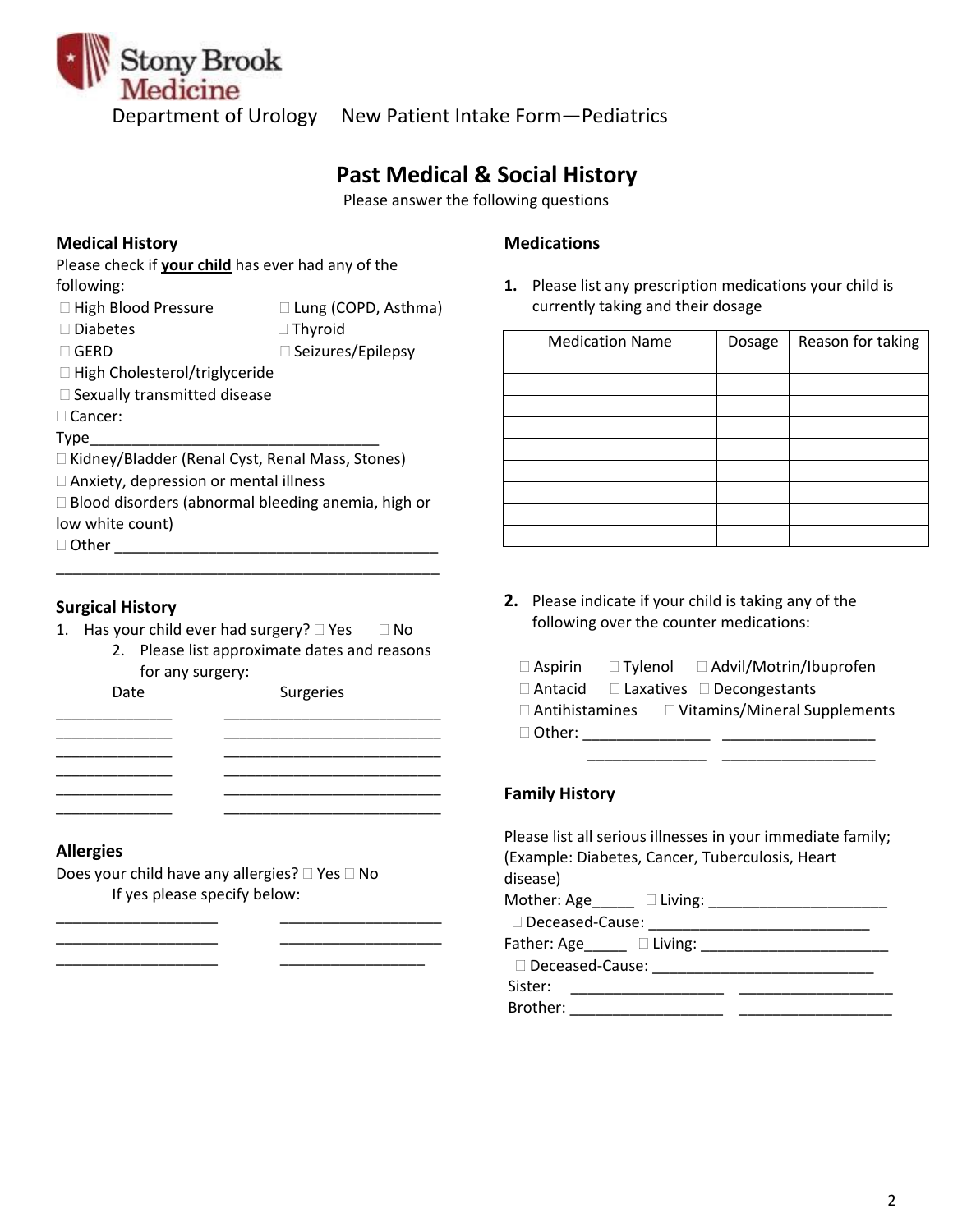

## Department of Urology New Patient Intake Form—Pediatrics

# **Review of symptoms**

Is your child currently having problems with the following? Circle yes (y) or no (N)

| <b>Constitutional Symptoms</b> |       |                                |       |
|--------------------------------|-------|--------------------------------|-------|
| Fever                          | Y N   | Integumentary                  |       |
| Chills                         | Y N   | Skin Rash                      | Y N   |
| Sweats                         | Y   N | <b>Boils</b>                   | Y N   |
| Weakness                       | Y N   | Persistent itch                | Y N   |
| Fatigue                        | Y N   | <b>Burns</b>                   | Y N   |
|                                |       | <b>Skin Lesion</b>             | Y N   |
| <b>Eyes</b>                    |       |                                |       |
| <b>Blurred Vision</b>          | Y N   | <b>Musculoskeletal</b>         |       |
| Double Vision                  | Y N   | Joint pain                     | Y N   |
| Pain                           | Y   N | <b>Neck Pain</b>               | Y N   |
|                                |       | <b>Back Pain</b>               | Y N   |
| Immunologic                    |       |                                |       |
| <b>Recurrent Fevers</b>        | Y N   | Ears/Nose/Throat/Mouth         |       |
| <b>Recurrent Infections</b>    | Y N   | Ear Infection                  | Y N   |
| Malaise                        | Y   N | Sore Throat                    | Y N   |
|                                |       | <b>Sinus Problems</b>          | Y N   |
| <b>Neurological</b>            |       |                                |       |
| Confusion                      | Y N   | Genitourinary                  |       |
| Numbness/Tingling              | Y N   | <b>Urine Retention</b>         | Y N   |
| <b>Dizzy Spells</b>            | Y   N | <b>Painful Urination</b>       | Y N   |
| Headache                       | Y N   | <b>Urinary Frequency</b>       | Y N   |
|                                |       | <b>Blood in Urine</b>          | Y N   |
| <b>Endocrine</b>               |       |                                |       |
| <b>Excessive Thirst</b>        | Y N   | Respiratory                    |       |
| Too hot/Cold                   | Y N   | Wheezing                       | Y N   |
| <b>Excessive Hunger</b>        | Y N   | <b>Frequent Cough</b>          | Y N   |
|                                |       | Shortness of breath            | Y N   |
| Gastrointestinal               |       |                                |       |
| <b>Abdominal Pain</b>          | Y   N | Hematologic/Lymphatic          |       |
| Nausea/Vomiting                | Y   N | Swollen glands                 | Y   N |
| Indigestion/heartburn          | Y   N | <b>Blood clotting problems</b> | Y N   |
| Diarrhea                       | Y N   | <b>Bruising tendency</b>       | Y N   |
| Cardiovascular                 |       | Psychologic                    |       |
| <b>Chest Pain</b>              | Y N   | Depression                     | Y N   |
| Palpitations                   | Y N   | Anxiety                        | Y N   |
| <b>Ankle Swelling</b>          | Y   N |                                |       |
| Date:                          |       |                                |       |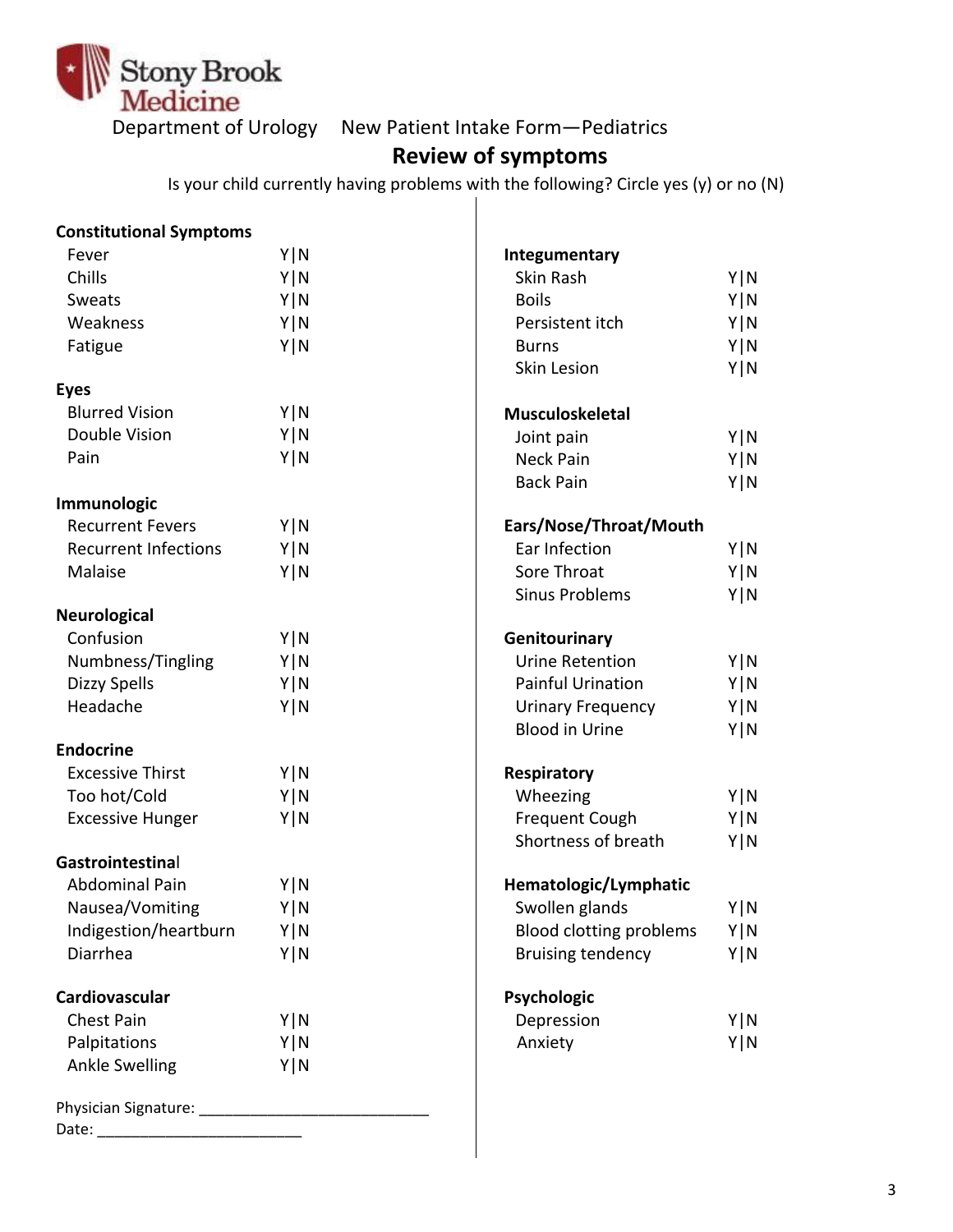

# Department of Urology New Patient Intake Form—Pediatrics

| Smart Medicine<br>Ambulatory Care                                                                                                                                                                                                                     |                             |
|-------------------------------------------------------------------------------------------------------------------------------------------------------------------------------------------------------------------------------------------------------|-----------------------------|
| Consent and Notice of Privacy Practices.<br>Acknowledgement Form                                                                                                                                                                                      |                             |
| Patient Name:<br><u> The Communication of the Communication of the Communication of the Communication of the Communication of the Communication of the Communication of the Communication of the Communication of the Communication of the Commun</u> | Date of Birth: ____________ |
| MRN:<br>$\mathcal{C}=\frac{1}{\sqrt{2\pi\sigma_{\mathrm{min}}}}$                                                                                                                                                                                      | $Enc#$ :                    |
| By signing below I consent to the use and disclosure of my health information to treat me and                                                                                                                                                         |                             |
| arrange for my medical care, to seek and receive payment for services given to me, and for the                                                                                                                                                        |                             |
| business operations of the Hospital and its staff.  I have been provided a copy of the SBOHCA                                                                                                                                                         |                             |
| Joint Notice of Privacy Practices (Notice) and have therefore been advised of how health                                                                                                                                                              |                             |
| information about me may be used and disclosed by the Hospital and the facilities listed at the                                                                                                                                                       |                             |
| beginning of the Notice, and how I may obtain access to and control this information.                                                                                                                                                                 |                             |
| I acknowledge the receipt of the Ambulatory Care Patient Guide on, or prior to this visit.                                                                                                                                                            |                             |
|                                                                                                                                                                                                                                                       |                             |
| Signature of Patient or Patient Representative                                                                                                                                                                                                        |                             |
|                                                                                                                                                                                                                                                       |                             |
| Print Name of Patient or Personal Representative                                                                                                                                                                                                      |                             |
| Relationship, if signed by person other than Patient                                                                                                                                                                                                  |                             |
|                                                                                                                                                                                                                                                       |                             |
| Date<br>Time                                                                                                                                                                                                                                          |                             |
|                                                                                                                                                                                                                                                       |                             |
|                                                                                                                                                                                                                                                       |                             |
|                                                                                                                                                                                                                                                       |                             |
| Signature of Witness                                                                                                                                                                                                                                  | Print Name of Witness       |
| Date<br>Time                                                                                                                                                                                                                                          |                             |
|                                                                                                                                                                                                                                                       |                             |
|                                                                                                                                                                                                                                                       |                             |

SPANISH.VER.:AD2C037ST

 $\cdot$ 

 $\overline{a}$